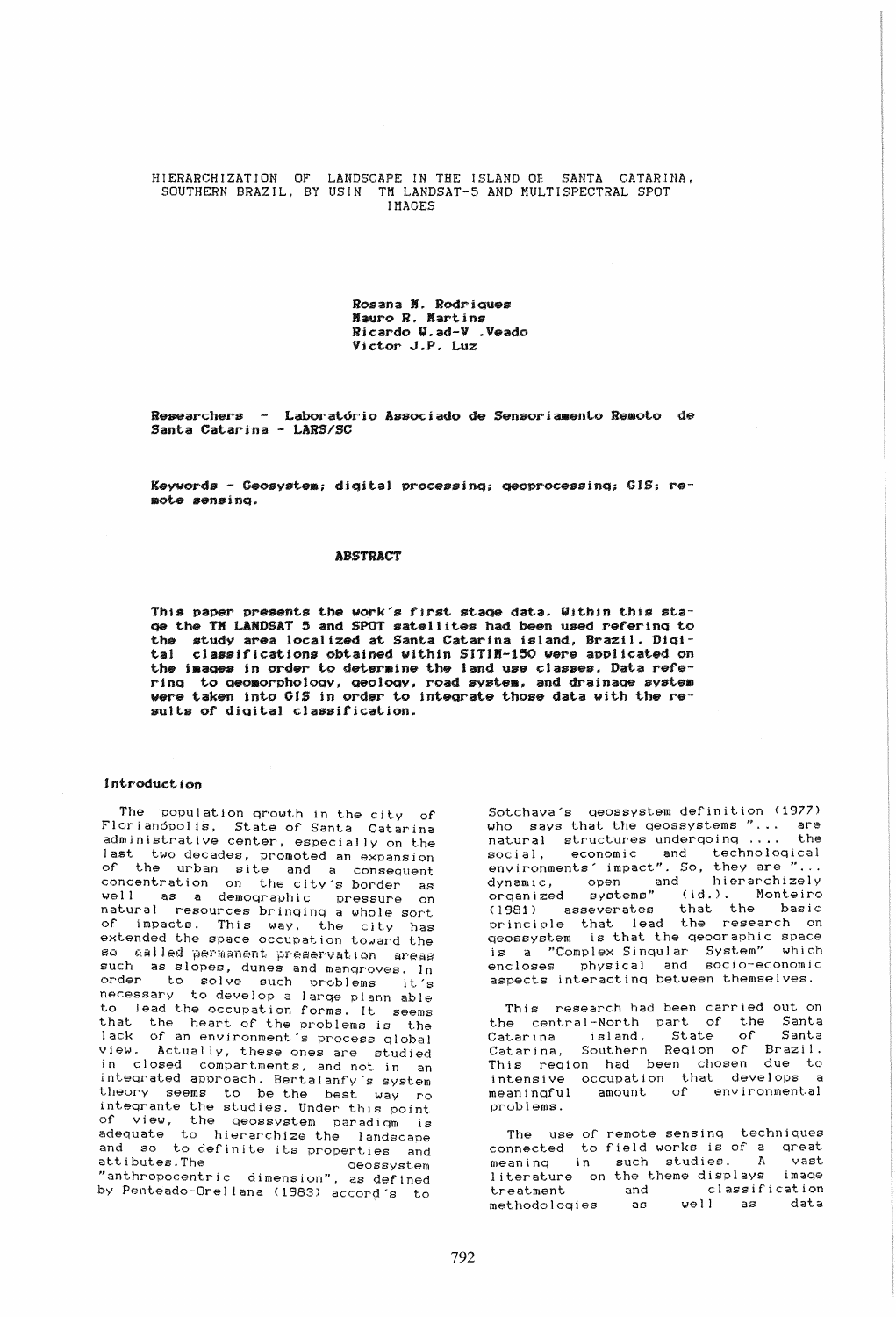inteqration within the GIS. Considerinq the problems that the human occupation brouqht to Santa Catarina island and the need of preservinq its natural resources, the aim of this work is the hierarchization of the island landscape by usinq the qeossystem paradiqm associate to the remote sensing associate to the remote sensing<br>techniques. This paper will present the results of the work's first staqe.

### Physical and socjo-econoaic characteristics of Santa Catarina island

Santa Catarina Island localizes in the Southern Region of Brazil, Florianópolis Country, between the parallels 27210' and 27250 South, and the meridians 48225' and 48235' (Caruso, 1983).

Founded in 1726, the city of Florianópolis detaches as an<br>administrative center own to its administrative center awn to its position as the State of Santa Catarina's Capital, situated on Santa Catarina island. The city supports its economic activities on the terciary economic activities on the terciary<br>sector. Since the last two decades, the summer tourism activities has become the most important feature and qave to the city a meaninqful touristic character.

Situated between the narrow fluviomarine origin quaternary plain and the<br>cranitic origin coastal hill, that qranitic origin coastal hill, extends alonq the Eastern part of the shoomed arough one hassern part of the since the continent inland part up to the island, the city expanded its net alonq the lowlands and occupied ecoloqically fraqil areas, such as manqroves and dunes. That feature may be pointed out as the beqininq of the island's environmental problems. The real estate exploration has an important role in the occupation process.

The quaternary coastal plains present dune fields on its Eastside and manqroves on the other side, facinq the continent. The first larqely exploited by tourism and the latter pointy altered by the urban net expansion. Primarily, the quaternary is covered by the tropical rain forest (the so called Mata Atlântica - Atlantic Tropical Rain Forest), as well as beach vegetation, where one may see dunes field and mangroves. The island's central portion had been old small qranitlc islands connected by quaternary fluvio-marine sedimentation. Originally covered by the rainy forest, the island hiqhlands are fastly occupied by the city's qrowinq. The timber exploration, since the European civilization first came to the island, brouqht a deep modification on hill's phyto-fisionomy by makinq larqe clearinqs, now with secondary veqetation cover. The primary forest hardly is seen at the island,even so deeply altered. Exposed to a humid, drvless,weather with heavy rains allover the year, the maximum in Summer, the foresl reqenarate fastly, oriqinatinq the secondary cover. The unprotected slopes are a land-slide hazard.

## HethodolOQY and aaterials

#### Mat.erials

The first staqe of this work utilized the WRS 220.79E TM LANDSAT 5 imaqes, obtained on March 27, 1988, bands 3, 4 and 5 and the WRS SPOT images, of July 17, 1988, bands XS1, XS2 and XS3 both stored in CCT. The cartoqraphic products had been the IPUF's (Instituto de Planejamento Urbano de Florian6polis FJorian6polis Urban Planninq Institute) qeoloqy and qeomorpho}oqy t.hematic maps, scale 1;50.000, and 1978-1979 aerial photoqraphies, scale 1;25.000. The equipments used had been both the SITIM-150 (Sistema de Tratamento de Imaqens - Imaqe Treatment System) and GIS (Geoqraphical Information System), developed by INPE (Instituto Nacional de Pesquisas Espaciais - National Institute of Space Researches), both available in LARS/SC.

Methodoloqical devoioptment

Representative land use classes in the island:

forest (represented bu natural veqetation cover and/or at reqenaration staqe) ;

- pasture and aqriculture

- urban zone
- manqrove
- movinq dunes and beaches
- fixed dune and sand bars.
- reforestation

Geomorpholoqical units for information planns developtment within GIS;

- crystalline basement
- colluvial deposit
- eolian deposit
- lacustrine deposit
- marine deposit

Drainaqe net and road system selection corresponded to the scale 1;50.000.

#### The SITIM stage

The TM LANDSAT 5 and the SPOT satellites imaqes had been divided into workinq modules, correspondinq to the scales 1:30.000 for the TM LANDSAT 5 and 1;25.000, for the SPOT. Each module had been submitted to pre-processinq basic procedures, with the remotion of the luminosity excess owned to the atmospheric liqht scatterinq. The water bodies had been isolated in the correspondinq modules from the bands TM 4 and XS 3. The slicinq alqorithm in which the water bodies' qray levels were defined in the imaqes histoqram, had been utilized in the procedures. The slice to be subtracted had been determined through out the area area by erasinq alqorithm available within SJTIM.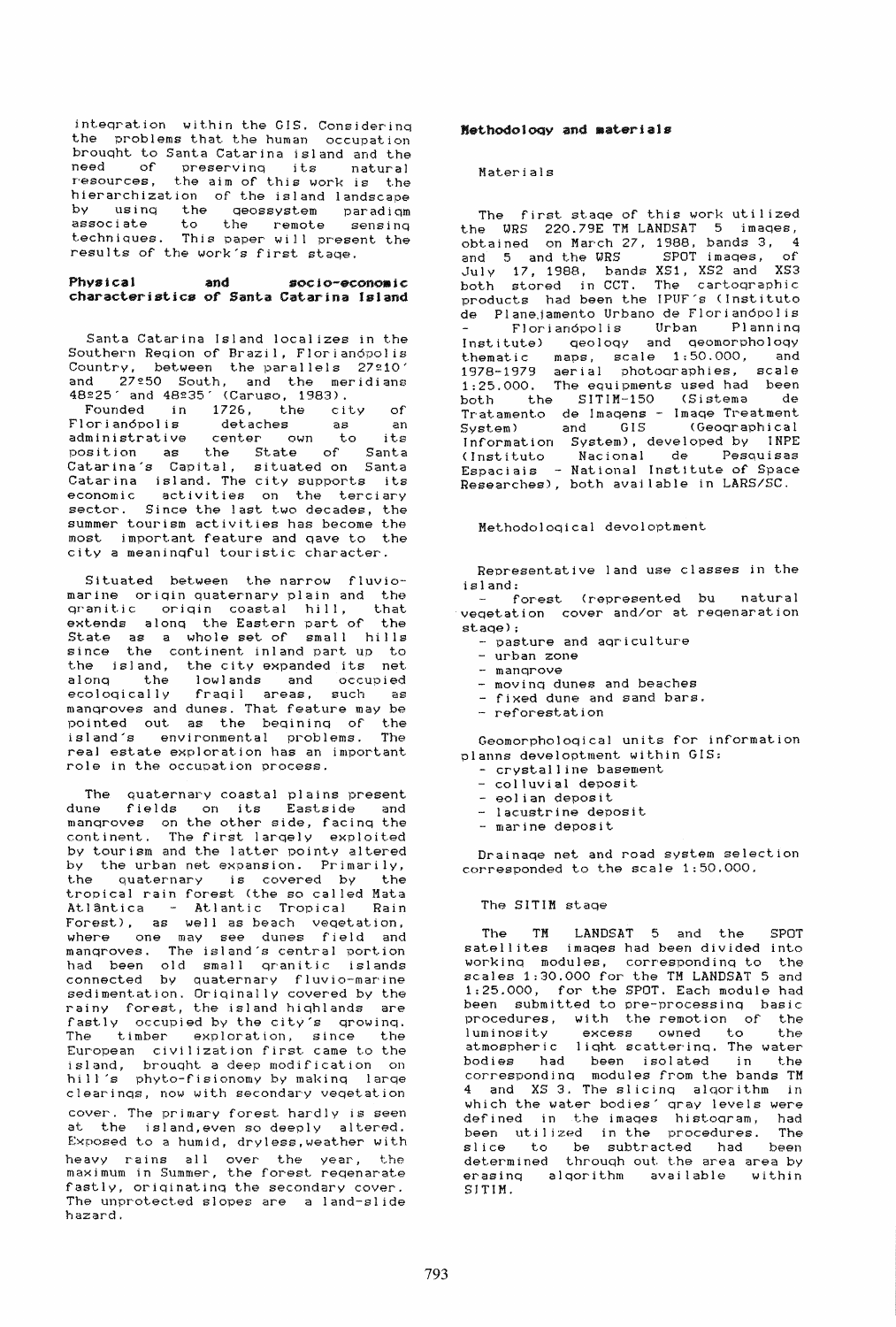#### Diqital classification

Initially, the modules for aplicatinq qhe classification represented the Santa Catarina island central-Noth part. The statistical and deterministical classifiers had been test due to the enviromentaJ variability. The chosen one would be that which could present the best response sothat miqht be applicated to the other modules. The classifiers used here had been the maximum likelyhood supervised statistical classifier (Jensen, 1986), the parallelepiped deterministical classifier and the qray levels slicinq alqorithm. This last. one, had been applied only in the SPOT imaqe.

1) The maximum likelyhood supervised classification - This classification envolved the followinq steps; sample acquisition; sample analysis, in which the qround truth most characterizinq ones have been selected; attribute selection and classification matrix acquisition, (the best combination between the most siqnificative classes performance in classification); and finally, the likelYhood classification itself.<br>2)

2) Parallelepiped method classification - Supported by the 1:25.000 aerial photoqraphies and by the previous knowledqe of the studinq area, a visual analysis has been done. From this point, the channels had been selected as well as land use samples. Next step was to associate the imaqes "pixels" with those ones obtained in the samplinq by the cursor, informinq the specific colors for each sampled class. 3) Grey levels slicinq method classification - The slicinq alqorithm

had been applicated on the bands XSI and XS2 by usinq the qray levels upper and lower limits rates. The land use classes most representative qrey levels have been analysed then. New intervals have been created by qivinq them colors as well, as a consequence, two new classified bands.

#### Imaqe X map reqistering

A 1:50.000 IPUF's cartoqraphic base had been utilized for selecting the<br>common points found\_on\_the\_images\_and common points found on the images the map. The reqisterinq precision had been tested by usinq the second deqree polynomial equation.. Control points presentinq a lesser or equal 1 "pixe]" precision had been considered. Each module had been reqistered separately considering the same precision rate.

## The GIS staqe

The pro, ject area  $(27:45'00 S$  lat. 48240'00 ~ lonq and 27£40'00 Slat., 48220'00 ~ lonq.) had been defined firstly by using the IPUF's 1:50.000 cartoqraphic base. The qeomorpholoqical data were introduced int GIS by usinq the vectorial form. An imformation plann heen created containing the followinq classes: crystalline basement; colluvial deposit; eolian deposit; lacustrine deposit; and marine deposit.

Those data identify the different relief forms found on the island, and had been extracted from the 1:50.000<br>JPUF's geomorphological map. The IPUF's qeomorphological map. information planns created by the processinq encolses: 1) the study area limits; 2) the drainaqe net; and 3) the rimited, the classified band correspondinq to the 1:50.000 SPOT first module, coverinq qhe island central-North part was transfered under the raster form. This new classified band corresponds to the island's 1988 land use forms. The defined classes are: forest (containinq several staqes of the natural veqetation cover); pasture and aqriculture; manqrove; reforestation; movinq dunes and beaches; and fixed dunes (sand bars). The diqitalized data under the vectorial form had been Dolyqonallized and rastered for later crossinq amonq the data.

### RESULTS OBTAINED ON 1st STAGE

The maximum likelYhood classifier presented on both SPOT and TM LANDSAT 5 imaqes adequate rates concerninq the classes urban zone, pasture/aqriculture and movinq dunes. The parallelepiped and moving dunes. The parallelepiped<br>method displayed about 10% unclassified areas in each module, althouqh presented a suitable performance on the targets classification. The slicing method showed a suitable outcome on band XSI as well as on the others classifications. The classified band XS2. was chosen to inteqrate the data with de information plans within the GIS, referinq to qeomorpho!oqy, road system, drainaqe system and the area limit. Those data allowed to outline some landscape hierarchizinq levels by dividinq it into two great spatial units: Crystalline Basement and the Quaternary Coastal Plain. This last one may be divided into<br>four sub-units, as well. Eolian sub-units, as well, Eolian Deposits, Lacustrine Deposits, Colluvial DepOSits and Marine Deposits.

Those two qreat units allow to visualize both natural and anthropic occupation forms on the island as well as the drainaqe system, deforestation areas, road net, Dreservation area occupation (dunes, manqroves, slopes) and so. The second stage of this research will concern to the landscape study within a time/space approach. Also. it will be done a diqital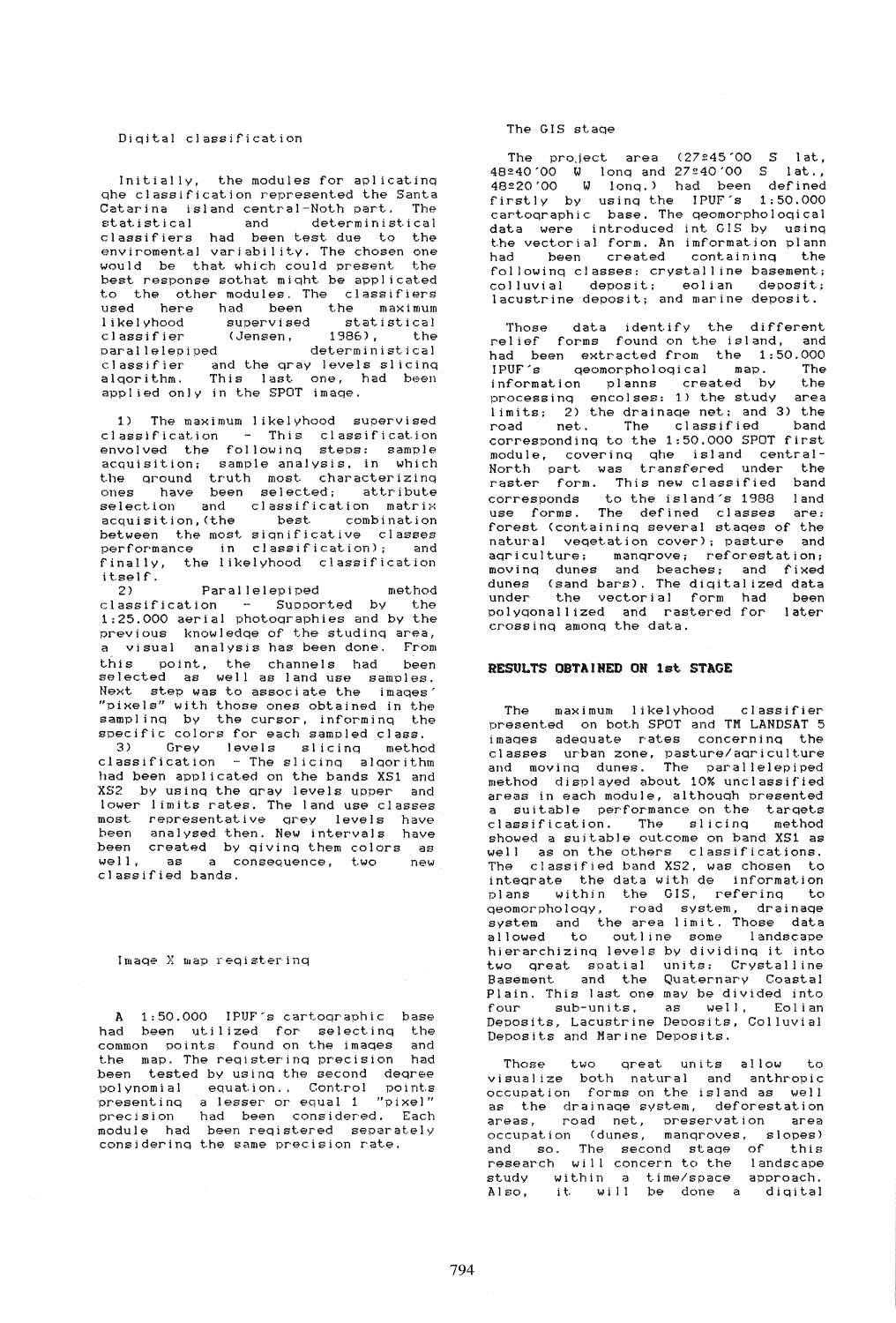classification on an actual satellite<br>image and detailed field works will be carried out. The data obtained in this 1st stage will be crossed with those ones that will be achieved for the 2nd stage. Climatic and socio-economic data, will allow to achieve a better characterization of the landscape units by visualizing the whole. That procedure will achieve to delineate t.he environmental problems, to diagnosis<br>them and so to propose solutions to the emergency matters in the island.

# **BIBLIOGRAPHY**

- BEROUTCHAVILI. Nicolas & BERTRAND, Georges- Les géosystème ou "systeme territoral naturel". IN: Re vue Géographique de Pyrenées et<br>du Su-Ouest, 49(2):167-180, Toulouse.
- CARUSO, Mariléa M.L. O desmatamento da Ilha de Santa Catarina de 1500 aos dias atuais. Florianópolis, UFSC, 1983, 160 p.
- CHRISTOFOLETTI, Antônio Aspectos da análise sistêmica em<br>qeografia.IN: Geografia, 3(6):1- $-31$ , out., 1978, Rio Claro.
- JENSEN, J.R.- Introdutory digital image processing: A remote sen sing perspective. I<br>Cliffs, Prentice Hall, Englewoods 1986.  $379$  o.
- MONTEIRO, Carlos A. de Fiqueiredo-A compatibilização dos usos  $_{\rm do}$ solo e a qualidade ambiental na Região Central da Bahia. Centro<br>de Planejamento e Estudos - CPE 1981, 87 p. Série Recursos  $Na$ turais, Salvador.
- Id. Derivações antropogênicas dos geossistemas terrestres no Brasil e alterações climáticas: perspectivas urbanas e agrárias ao proda elaboração de modelos e avaliação.IN: Simpósio A Comunidade<br>Vegetal como Unidade Biológica,<br>Turística e Econômica. Publ. ACIESP, nº 15, p. 43-76, S.Paulo, 1978.
- Id. The Environmental Quality in the Ribeirão Preto Region, S.P. - An Attempt. IN: International Geographical Union, Latin American Regional Conference, Commission<br>Enviromental Problems. São Paulo,  $1982.$
- ORELLANA-PENTEADO, Margarida M. Metodología integrada do estudo<br>do meio ambiente, IN: 5impósio Sobre Questões Ambientais e a<br>Situação de Belo Horizonte. UFMG, 1983.
- QUEIROZ J.E. Rangel de, SILVA, F.A. & SANTOS, M.J. dos - Uso do clasficador pelo métododo paralelepípedo na caracterização de sete<br>unidades pedológicas (processamento digital. IN: Simpósio Brasileiro de Ses. Rem., INPE, Manaus,  $v. 4, p. 903 - 909, 1990.$
- RODRIGUES, Rosana M. Avaliação do impacto do sistema de esgoto sanitário na lagoa da Conceição. Florianópolis, dissertação de<br>Mestrado, UFSC, 1990.<br>SIERRA DE LEDO, Blanca, et alii -
- Fishery production, anthropogenic and natural stress in Conceicão Lagoon, Santa Catarina, Bra-<br>sil. IN: Proceedings of the  $1n$ ternational Symposium on Utilizaof Coastal Ecosystem: Planning, Pollution and Productivity. Rio
- Grande, Brazil, nov. 1982.<br>SOTCHAWA, Viktor B. **O estudo do**<br>**Geossistema.** Métodos em Questão,<br>nº 16, USP, Institutode Geografia  $1977.$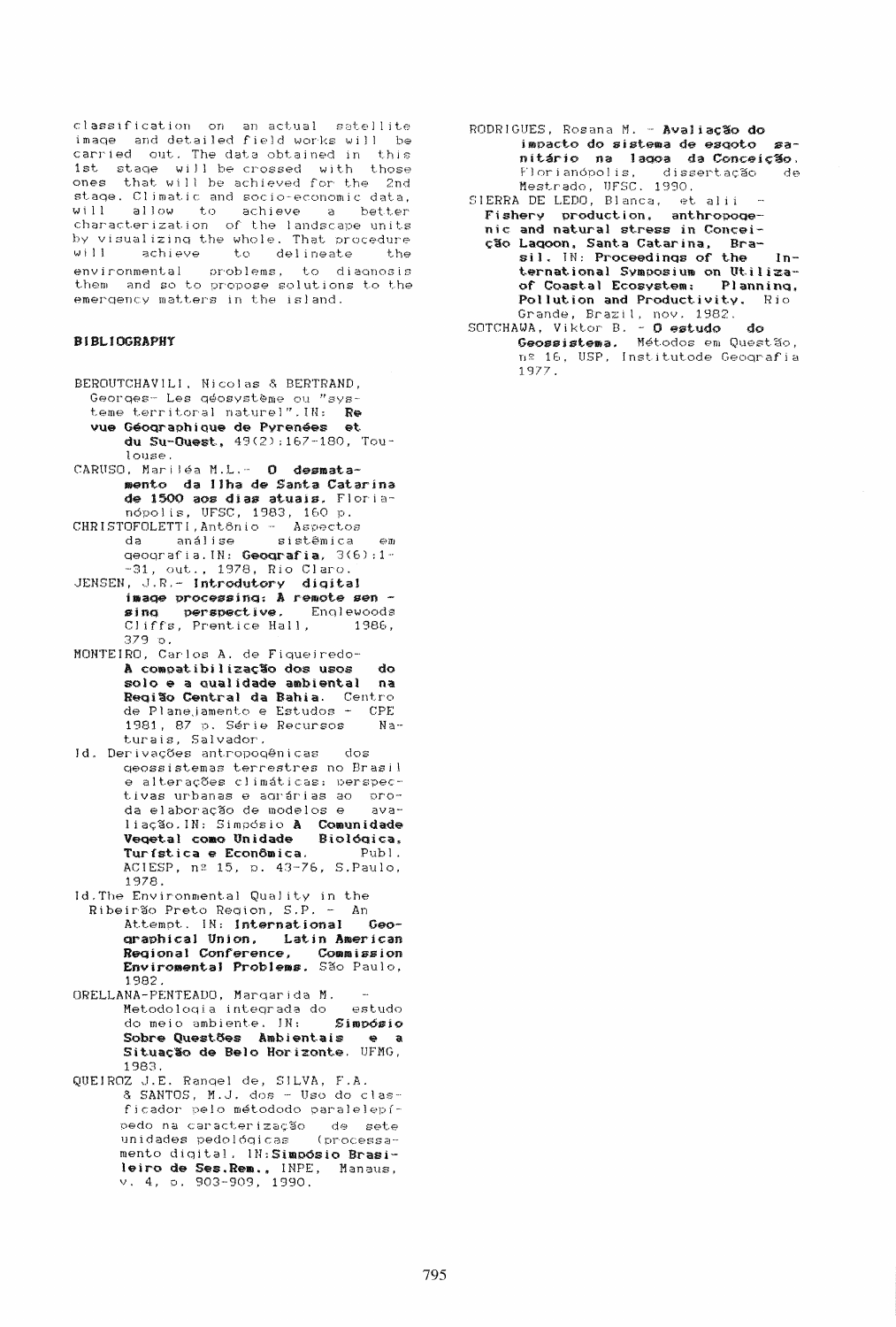

 $\bar{z}$ 

**Location area map, from CARUSO,M.M.L. (1983).**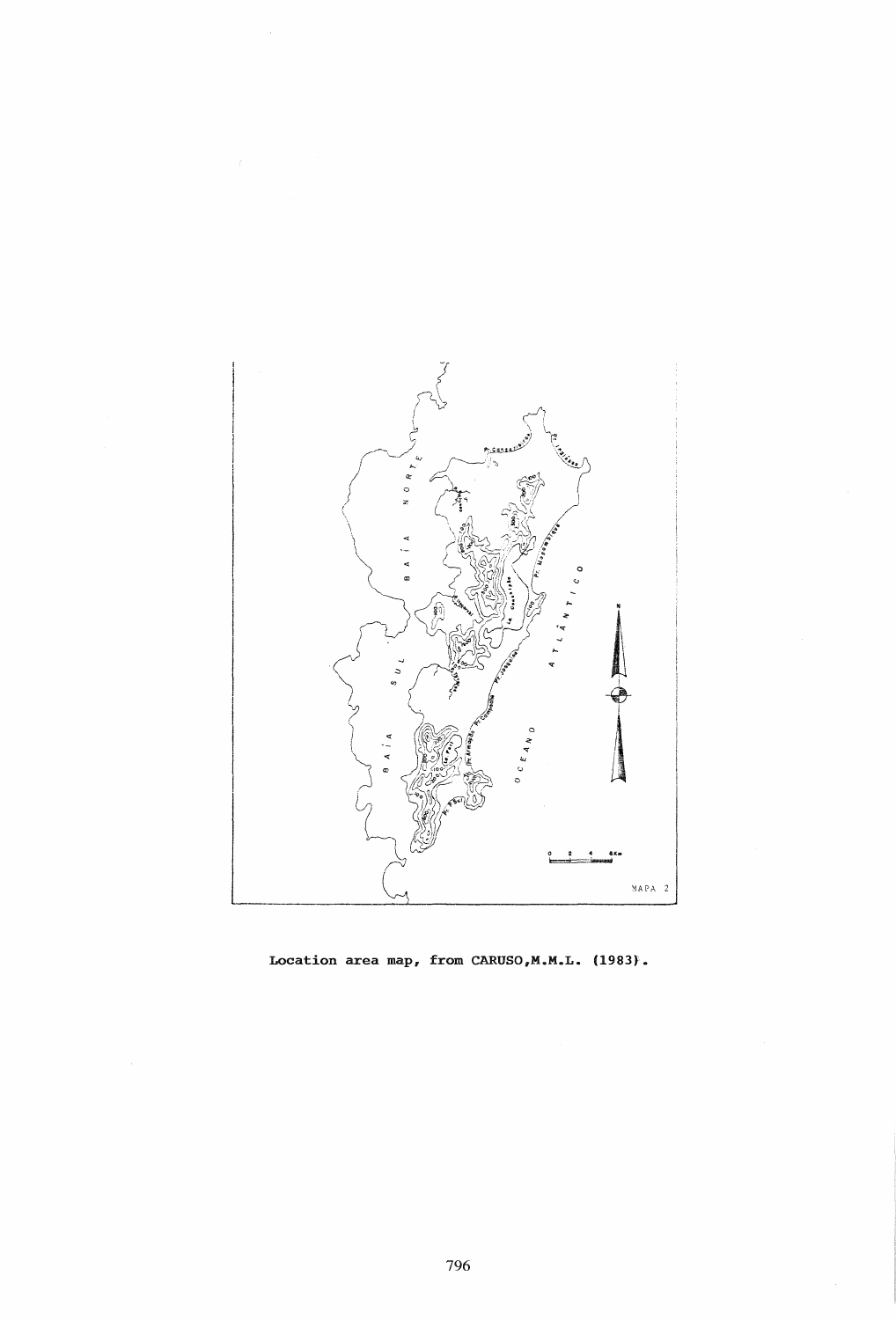



Study area Scale 1:200 000